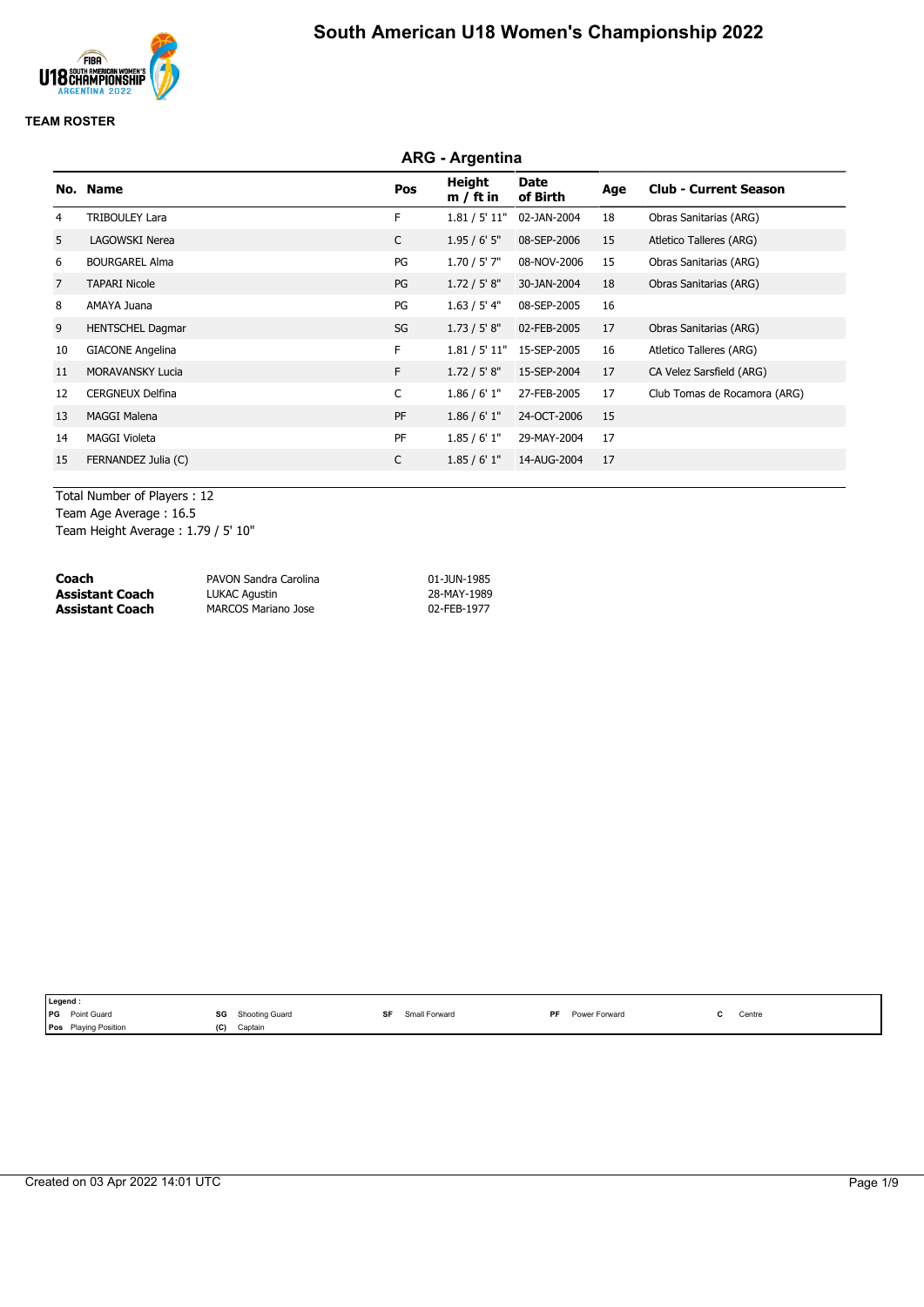

## **TEAM ROSTER**

|                | <b>BOL - Bolivia</b>                  |           |                       |                  |     |                                     |  |  |  |  |
|----------------|---------------------------------------|-----------|-----------------------|------------------|-----|-------------------------------------|--|--|--|--|
|                | No. Name                              | Pos       | Height<br>$m / ft$ in | Date<br>of Birth | Age | <b>Club - Current Season</b>        |  |  |  |  |
|                | PRADO Camila Fresia                   | PG        | 1.71 / 5' 7''         | 31-MAY-2005      | 16  | Federacion Boliviana de Basquetbol- |  |  |  |  |
| $\overline{2}$ | ESCALANTE TIRADO Aylin Luciana        | PG        | $1.70 / 5'$ 7"        | 08-FEB-2006      | 16  | Federacion Boliviana de Basquetbol- |  |  |  |  |
| 4              | VELAZCO TERRAGA Sarahi de los Angeles | SG        | $1.69 / 5'$ 7"        | 25-OCT-2004      | 17  | Federacion Boliviana de Basquetbol- |  |  |  |  |
| 5              | MURILLO ALCOCER Monica Luciana        | SG        | 1.66 / 5' 5''         | 06-JAN-2005      | 17  | Federacion Boliviana de Basquetbol- |  |  |  |  |
| $\overline{7}$ | TAPIA CASTRO Julieta Mariel (C)       | PF        | 1.72 / 5' 8''         | 08-NOV-2005      | 16  | Federacion Boliviana de Basquetbol- |  |  |  |  |
| 8              | SALAS SORUCO Karla Valentina          | C         | 1.85/6'1"             | 26-JAN-2005      | 17  | Federacion Boliviana de Basquetbol- |  |  |  |  |
| 9              | CANDIA CARRION Mary Blanca            | G         | 1.73 / 5' 8''         | 24-APR-2004      | 17  | Federacion Boliviana de Basquetbol- |  |  |  |  |
| 10             | COPPE RODRIGUEZ Fernanda              | G         | $1.70 / 5'$ 7"        | 30-MAY-2005      | 16  | Federacion Boliviana de Basquetbol- |  |  |  |  |
| 12             | ARAOZ MARQUEZ Florencia del Pilar     | <b>SF</b> | 1.72 / 5' 8''         | 17-APR-2005      | 16  | Federacion Boliviana de Basquetbol- |  |  |  |  |
| 14             | ZEBALLOS PEREZ Romina                 | <b>SF</b> | 1.73 / 5' 8''         | 09-JUN-2004      | 17  | Federacion Boliviana de Basquetbol- |  |  |  |  |
| 23             | REYES FARELL Sofia Angela             | C         | 1.85/6'1"             | 10-MAR-2007      | 15  | Federacion Boliviana de Basquetbol- |  |  |  |  |
| 24             | LEAÑO CARRASCO Daniela                | C         | $1.75 / 5'$ 9"        | 10-MAY-2004      | 17  | Federacion Boliviana de Basquetbol- |  |  |  |  |
|                |                                       |           |                       |                  |     |                                     |  |  |  |  |

Total Number of Players : 12 Team Age Average : 16.4 Team Height Average : 1.73 / 5' 8"

| Coach           | PODSKOC Jose (ARG)           | 25-OCT-1962 |
|-----------------|------------------------------|-------------|
| Assistant Coach | BRITOS Gonzalo Gabriel (ARG) | 19-OCT-1984 |
| Assistant Coach | ECHALAR AFCHA JORGE RAMIRO   | 08-NOV-1954 |

| Legend :                    |     |                |     |               |           |               |        |
|-----------------------------|-----|----------------|-----|---------------|-----------|---------------|--------|
| PG Point Guard              | SG  | Shooting Guard | cЕ. | Small Forward | <b>DF</b> | Power Forward | Centre |
| <b>Pos</b> Playing Position | (C) | Captain        |     |               |           |               |        |
|                             |     |                |     |               |           |               |        |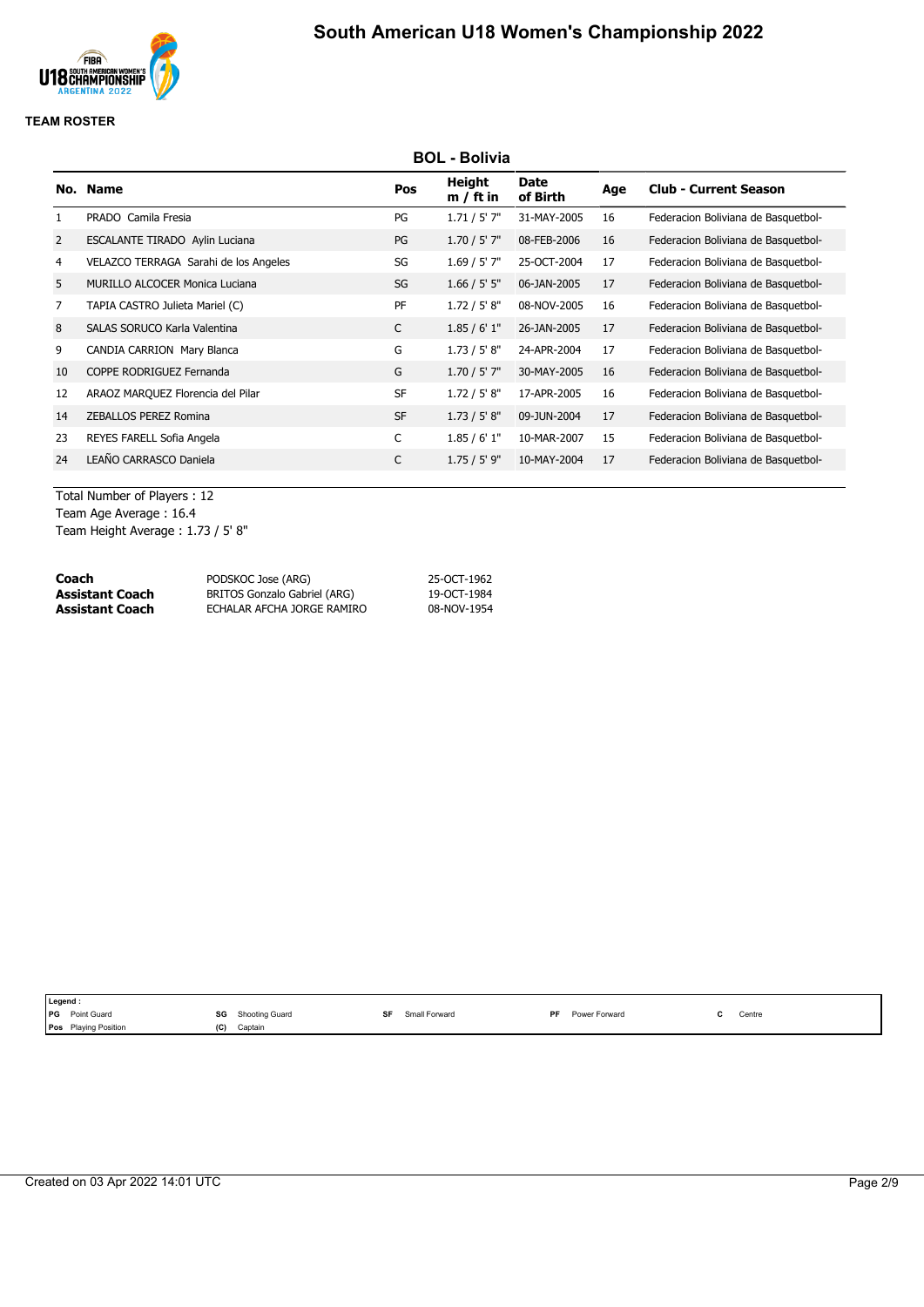

|                | <b>BRA - Brazil</b>               |           |                       |                  |     |                                      |  |  |  |  |
|----------------|-----------------------------------|-----------|-----------------------|------------------|-----|--------------------------------------|--|--|--|--|
|                | No. Name                          | Pos       | Height<br>$m / ft$ in | Date<br>of Birth | Age | <b>Club - Current Season</b>         |  |  |  |  |
| 4              | <b>PRANDE FREITAS Marcella</b>    | PG        | 1.77 / 5' 10"         | 08-JAN-2005      | 17  | Basquete Santo André/Apaba (BRA)     |  |  |  |  |
| 6              | PASSOS ALVES DA SILVA Ana Beatriz | PF        | 1.77 / 5' 10"         | 20-DEC-2005      | 16  | ADC Bradesco (BRA)                   |  |  |  |  |
| $\overline{7}$ | SOARES LOURENÇO Maria Clara       | SG        | 1.80 / 5' 11"         | 21-FEB-2006      | 16  | Sociedade Recreativa Mampituba (BRA) |  |  |  |  |
| 8              | ROMUALDO KONS Vitória             | SG        | 1.67 / 5' 6''         | 14-OCT-2004      | 17  | Basquete Feminino De Blumenau (BRA)  |  |  |  |  |
| 9              | GONCALVES Stephany (C)            | <b>SF</b> | 1.78 / 5' 10"         | 22-SEP-2004      | 17  | Basquete Santo André/Apaba (BRA)     |  |  |  |  |
| 10             | DE OLIVEIRA Ana Paula             | PG        | 1.67 / 5' 6''         | 29-JAN-2004      | 18  | Basquete Santo André/Apaba (BRA)     |  |  |  |  |
| 12             | ARAUJO DAGBA Alexia               | <b>SF</b> | 1.83/6'0''            | 04-NOV-2006      | 15  | Associação Adrianinha de Basketball  |  |  |  |  |
| 13             | ROCHA DA SILVA Giovanna           | C         | 1.87 / 6' 2''         | 09-JUN-2005      | 16  | Basquete Santo André/Apaba (BRA)     |  |  |  |  |
| 16             | FRANCISCO DE OLIVEIRA Arianny     | C         | 1.82 / 5' 12"         | 26-AUG-2005      | 16  | ADC Bradesco (BRA)                   |  |  |  |  |
| 18             | RAMOS PIRES Ana Luiza             | C         | 1.85/6'1"             | 17-JAN-2004      | 18  | ADC Bradesco (BRA)                   |  |  |  |  |
| 21             | <b>ALVES Manuella</b>             | C         | 1.90 / 6' 3''         | 02-JAN-2006      | 16  | ADC Bradesco (BRA)                   |  |  |  |  |
| 55             | NASCIMENTO QUEIROZ Taissa         | <b>SF</b> | 1.80 / 5' 11"         | 26-DEC-2005      | 16  | ADC Bradesco (BRA)                   |  |  |  |  |
|                |                                   |           |                       |                  |     |                                      |  |  |  |  |

Total Number of Players : 12 Team Age Average : 16.5 Team Height Average : 1.79 / 5' 10"

| Coach           | MOISÉS PINTO MAFRA Adriana  | 06-DEC-1978 |
|-----------------|-----------------------------|-------------|
| Assistant Coach | THOMAZINI DE ARAUJO Luciana | 02-OCT-1974 |

| SG<br><b>PG</b><br>Point Guard<br>S۴<br><b>PF</b><br>Shooting Guard<br>Small Forward<br>Power Forward | Legend: |                                           |
|-------------------------------------------------------------------------------------------------------|---------|-------------------------------------------|
|                                                                                                       |         | Centre<br>the contract of the contract of |
| <b>Playing Position</b><br>(C)<br>Captain<br><b>Pos</b>                                               |         |                                           |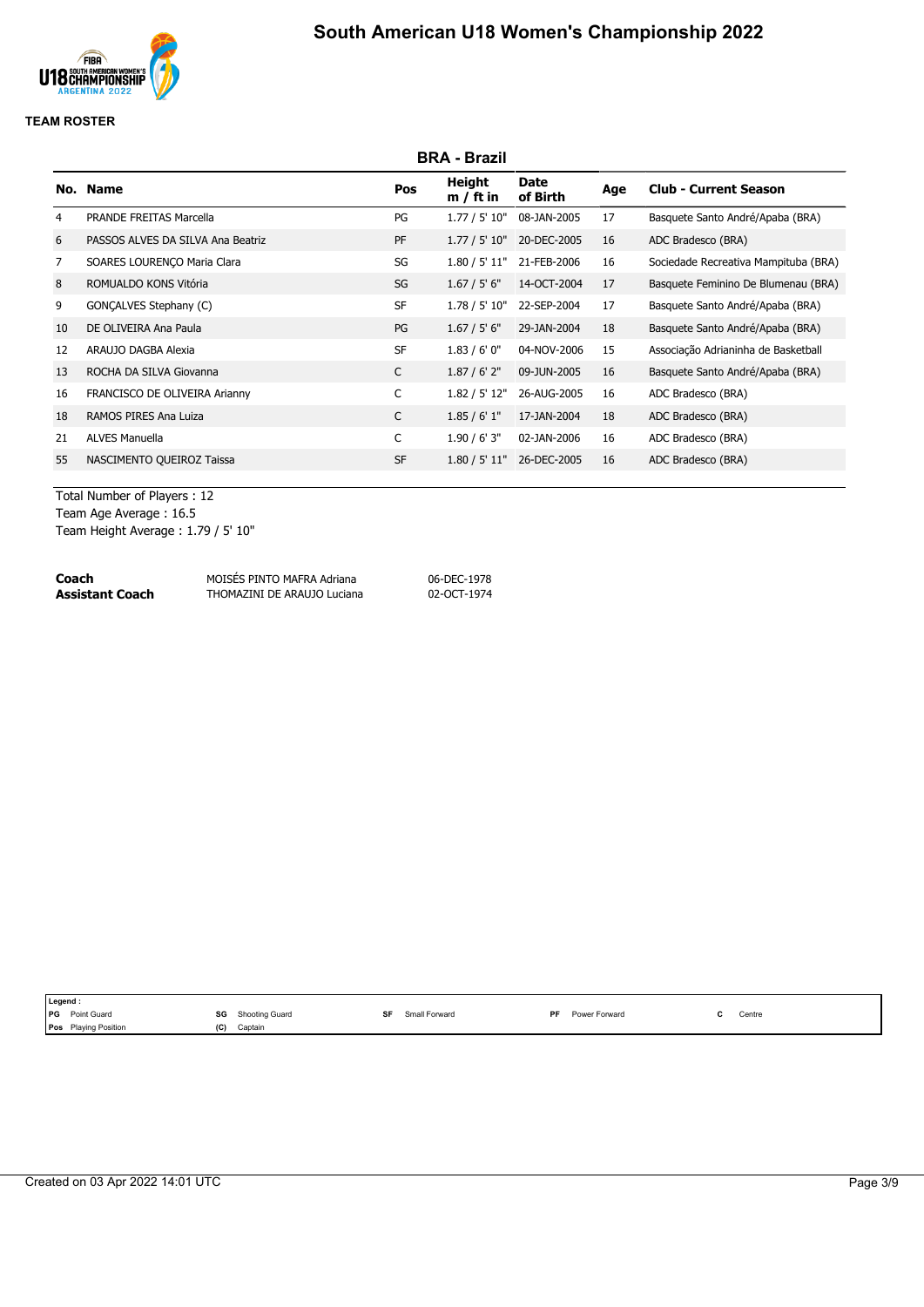

|                | <b>CHI - Chile</b>      |     |                       |                  |     |                                     |  |  |  |  |
|----------------|-------------------------|-----|-----------------------|------------------|-----|-------------------------------------|--|--|--|--|
|                | No. Name                | Pos | Height<br>$m / ft$ in | Date<br>of Birth | Age | <b>Club - Current Season</b>        |  |  |  |  |
| 4              | <b>ORELLANA Martina</b> | G   | $1.70 / 5'$ 7"        | 13-FEB-2004      | 18  | Federación de Basquetbol de Chile - |  |  |  |  |
| 5              | AHUMADA Gabriela (C)    | G   | 1.82 / 5' 12"         | 25-FEB-2004      | 18  | CENTRAL POINTE (USA)                |  |  |  |  |
| 6              | <b>CARES Esperanza</b>  | C   | 1.82 / 5' 12"         | 02-JAN-2004      | 18  | Federación de Basquetbol de Chile - |  |  |  |  |
| $\overline{7}$ | <b>VEGA Vania</b>       | G   | 1.73 / 5' 8''         | 17-MAR-2005      | 17  | Federación de Basquetbol de Chile - |  |  |  |  |
| 8              | PIZARRO Betsabe         | PG  | 1.73 / 5' 8''         | 31-JAN-2005      | 17  | Federación de Basquetbol de Chile - |  |  |  |  |
| 9              | <b>BARRIA Josefa</b>    | G   | $1.70 / 5'$ 7"        | 07-JAN-2004      | 18  | Federación de Basquetbol de Chile - |  |  |  |  |
| 10             | <b>MENDEZ Analia</b>    | C   | 1.80 / 5' 11"         | 28-JUL-2004      | 17  | Federación de Basquetbol de Chile - |  |  |  |  |
| 11             | <b>AVALOS Florencia</b> | PG  | $1.75 / 5'$ 9"        | 10-JUL-2004      | 17  | Federación de Basquetbol de Chile - |  |  |  |  |
| 12             | POBLETE Javiera         | F.  | 1.80 / 5' 11"         | 31-OCT-2005      | 16  | Federación de Basquetbol de Chile - |  |  |  |  |
| 13             | SANCHEZ Isidora         | G   | 1.72 / 5' 8''         | 13-JUL-2004      | 17  | Federación de Basquetbol de Chile - |  |  |  |  |
| 14             | <b>PAREDES Sofia</b>    | F.  | 1.80 / 5' 11"         | 29-AUG-2005      | 16  | Federación de Basquetbol de Chile - |  |  |  |  |
| 15             | <b>CABRERA Martina</b>  | F.  | 1.81 / 5' 11"         | 13-MAR-2004      | 18  | Federación de Basquetbol de Chile - |  |  |  |  |
|                |                         |     |                       |                  |     |                                     |  |  |  |  |

Total Number of Players : 12

Team Age Average : 17.3 Team Height Average : 1.77 / 5' 9"

| Coach                  | ESPINOZA JIMÉNEZ Warren (CRC)  | 09-JUL-1972 |
|------------------------|--------------------------------|-------------|
| <b>Assistant Coach</b> | ACEVEDO RUBILAR Julia Alyerina | 29-AUG-1984 |

**Assistant Coach** ACEVEDO RUBILAR Julia Alyerina 29-AUG-1984

| Legend :                       |                     |                                                   |    |               |    |                      |                                           |
|--------------------------------|---------------------|---------------------------------------------------|----|---------------|----|----------------------|-------------------------------------------|
| <b>IPG</b><br>Point Guard      | SG<br>$\sim$ $\sim$ | Shooting Guard<br>the contract of the contract of | SF | Small Forward | PF | <b>Power Forward</b> | Centre<br>the contract of the contract of |
| Plaving Position<br><b>Pos</b> | (C)                 | Captain                                           |    |               |    |                      |                                           |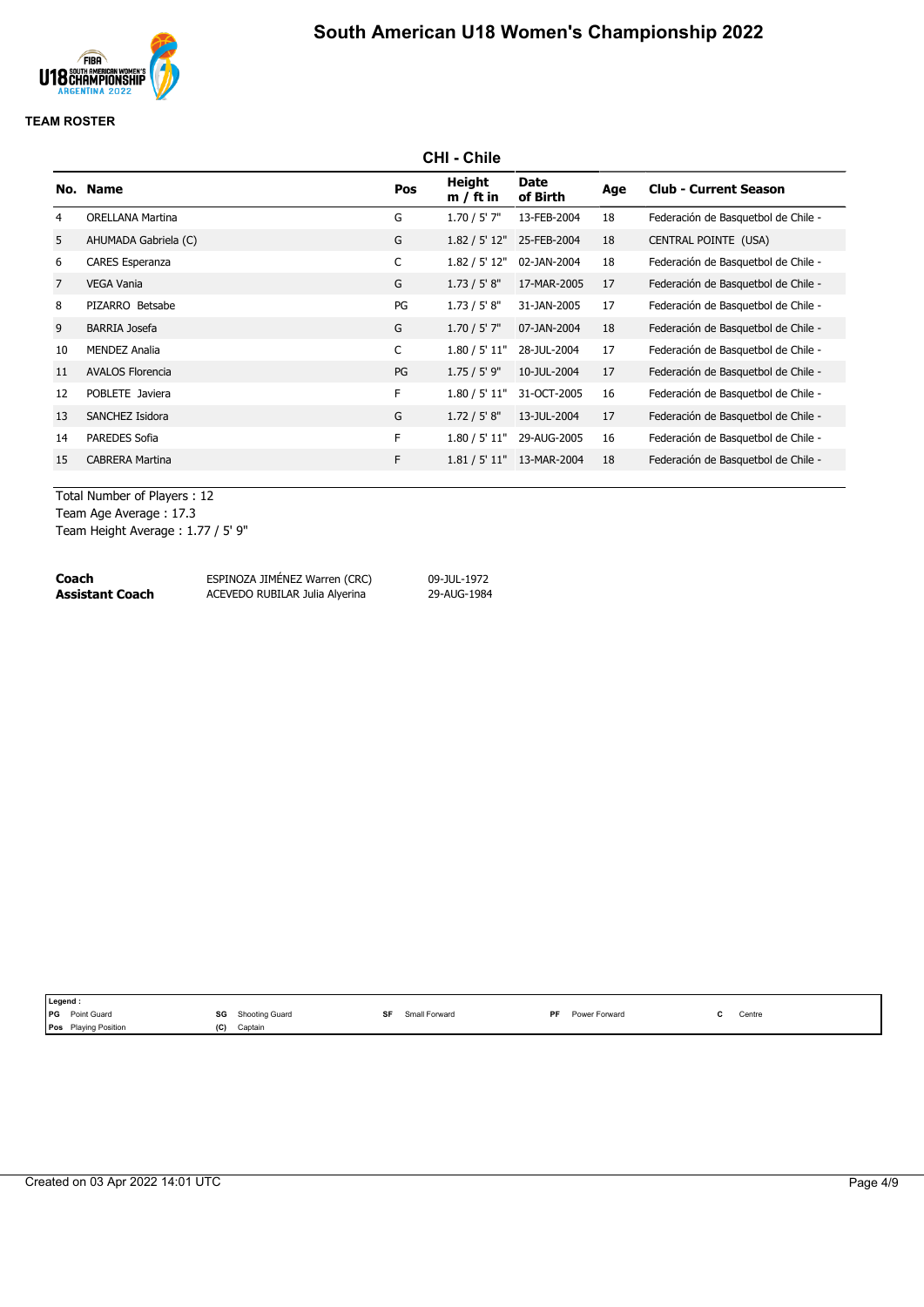

|    | <b>COL - Colombia</b>              |           |                       |                  |     |                               |  |  |
|----|------------------------------------|-----------|-----------------------|------------------|-----|-------------------------------|--|--|
|    | No. Name                           | Pos       | Height<br>$m / ft$ in | Date<br>of Birth | Age | <b>Club - Current Season</b>  |  |  |
| 2  | QUESADA ORTIZ Maria Alejandra      | SG        | $1.76 / 5'$ 9"        | 30-MAR-2004      | 18  | COPACABANA (COL)              |  |  |
| 4  | SALGUEDO RINCON Maria Jose         | G         | 1.68 / 5' 6''         | 31-AUG-2005      | 16  | Adida (COL)                   |  |  |
| 6  | RODRIGUEZ HERNANDEZ Valeria        | SG        | $1.76 / 5'$ 9"        | 02-JAN-2005      | 17  | Guerreros de Bogota (COL)     |  |  |
| 7  | SUAREZ HURTADO Silvia Juliana (C)  | G         | $1.74 / 5'$ 9"        | 25-FEB-2004      | 18  | Jaguares (COL)                |  |  |
| 8  | OSORIO HIDALGO Luisa Fernanda      | <b>SF</b> | $1.76 / 5'$ 9"        | 14-JUN-2005      | 16  | Comuneros (COL)               |  |  |
| 9  | MOSCARELLA CONTRERAS Marta Paulina | SG        | 1.80 / 5' 11"         | 09-OCT-2007      | 14  | Comuneros (COL)               |  |  |
| 11 | <b>GOMEZ ESTEBAN Juliana</b>       | SG        | 1.83/6'0''            | 09-OCT-2004      | 17  | Guerreros de Bogota (COL)     |  |  |
| 13 | CAMILO GRANJA Diana Lucia          | <b>SF</b> | 1.85/6'1"             | 11-AUG-2004      | 17  | Halcones (COL)                |  |  |
| 14 | MONTAÑO RIAÑO Leidy Tatiana        | PF        | 1.73 / 5' 8''         | 18-JUL-2004      | 17  | La Roca Basketball (COL)      |  |  |
| 15 | MOSQUERA LEIVA Isabella            | <b>SF</b> | 1.80 / 5' 11"         | 17-NOV-2004      | 17  | Buhos (COL)                   |  |  |
| 17 | CASTRO PINEDA Juliana Andrea       | G         | 1.60 / 5' 3"          | 23-AUG-2004      | 17  | Esganba (COL)                 |  |  |
| 23 | CASTAÑO VERGARA Karen Sofia        | <b>SF</b> | $1.74 / 5'$ 9"        | 11-JUL-2004      | 17  | Universidad de Medellin (COL) |  |  |
|    |                                    |           |                       |                  |     |                               |  |  |

Total Number of Players : 12 Team Age Average : 16.8 Team Height Average : 1.75 / 5' 9"

| Coach           | <b>CUENCA Luis</b> | 10-JUL-1972 |
|-----------------|--------------------|-------------|
| Assistant Coach | PINZON Ricardo     | 07-SEP-1983 |

| <b>PG</b> Point Guard<br>SG<br>ᅂ<br>Power Forward<br><b>DF</b><br>Shooting Guard<br>Small Forward | Centre<br>the contract of the contract of |
|---------------------------------------------------------------------------------------------------|-------------------------------------------|
| <b>Pos</b> Playing Position<br>(C)<br>Captain                                                     |                                           |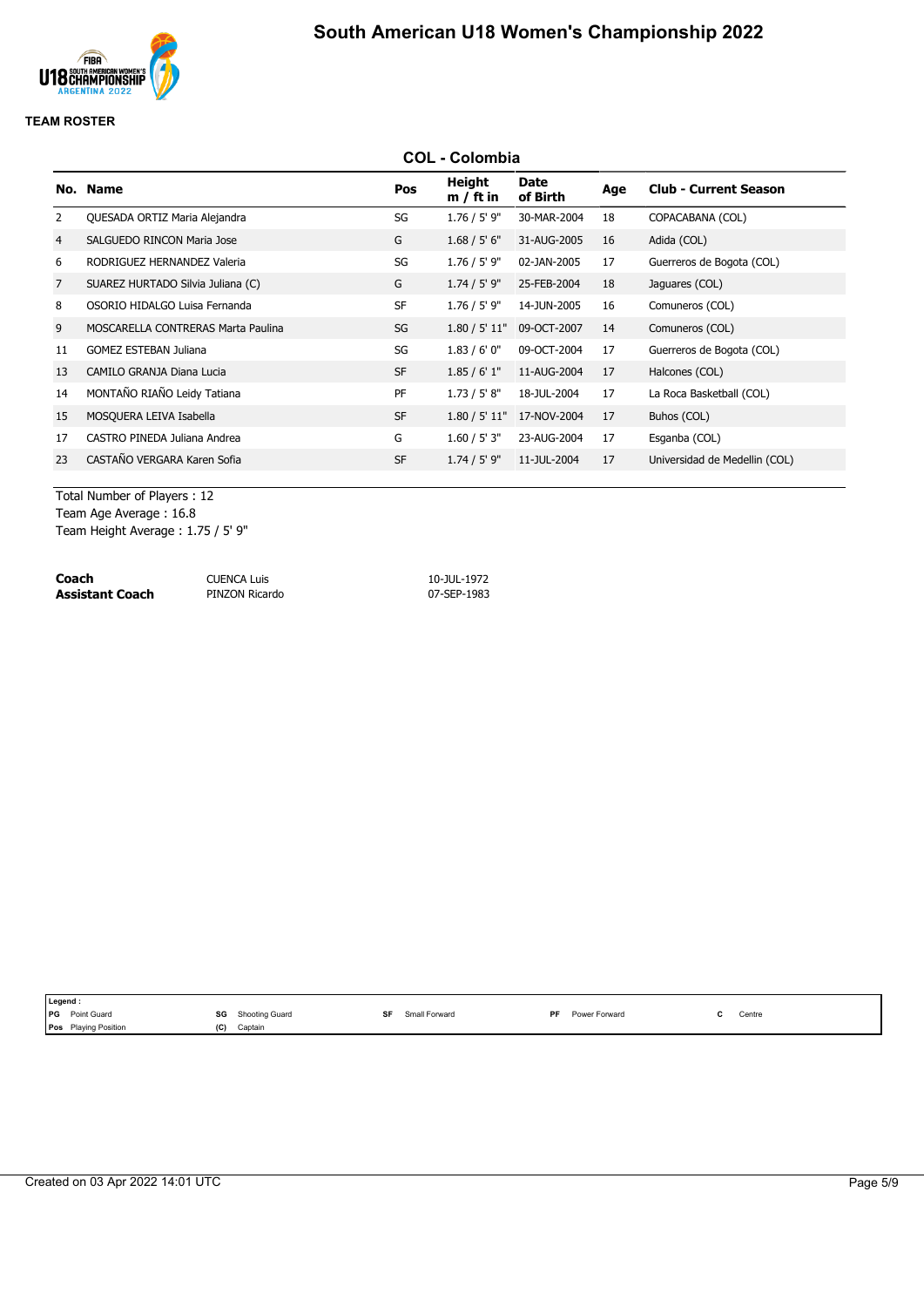

### **TEAM ROSTER**

|    | <b>ECU - Ecuador</b>              |              |                       |                           |     |                              |  |  |
|----|-----------------------------------|--------------|-----------------------|---------------------------|-----|------------------------------|--|--|
|    | No. Name                          | Pos          | Height<br>$m / ft$ in | Date<br>of Birth          | Age | <b>Club - Current Season</b> |  |  |
| 4  | ANDRADE GALLARDO Maria Isabel     | SG           | 1.64 / 5' 5''         | 22-OCT-2004               | 17  |                              |  |  |
| 5  | LARA SANTACRUZ Shadia Penelope    | SG           | 1.71 / 5' 7''         | 18-FEB-2006               | 16  |                              |  |  |
| 6  | SARMIENTO Maria (C)               | SG           | $1.71 / 5'$ 7"        | 06-AUG-2004               | 17  |                              |  |  |
| 7  | NAZARENO CAICEDO Nahomy Jaili     | C            | 1.85/6'1"             | 17-JAN-2007               | 15  |                              |  |  |
| 8  | GALIANO GUEVARA Samantha Isoleth  | SG           | 1.67 / 5' 6''         | 04-MAR-2004               | 18  |                              |  |  |
| 9  | ASTUDILLO ULLAURI Marcia Anahi    | C            |                       | 1.80 / 5' 11" 25-FEB-2005 | 17  |                              |  |  |
| 10 | ZAMBRANO CEDEÑO Gia Naely         | PF           | 1.75 / 5' 9"          | 03-JAN-2005               | 17  |                              |  |  |
| 11 | SANCHEZ CHOEZ Angeles Valentina   | PG           | 1.54 / 5' 1''         | 22-APR-2004               | 17  |                              |  |  |
| 12 | <b>SANMARTIN Camila</b>           | SG           | 1.68 / 5' 6''         | 15-OCT-2004               | 17  |                              |  |  |
| 15 | ORDOÑEZ ARAUZ Maria Luisa         | $\mathsf{C}$ | 1.81 / 5' 11"         | 23-FEB-2006               | 16  |                              |  |  |
| 18 | GONZÁLEZ CAÑAR Emily Germania     | <b>SF</b>    | 1.72 / 5' 8''         | 09-JUN-2006               | 15  |                              |  |  |
| 50 | BENALCAZAR CARRANZA Aixa Iudlissa | PG           | 1.63 / 5' 4"          | 19-SEP-2005               | 16  |                              |  |  |
|    |                                   |              |                       |                           |     |                              |  |  |

Total Number of Players : 12 Team Age Average : 16.5 Team Height Average : 1.71 / 5' 7"

**Coach VILATUNA PAEZ Raul Alfredo** 14-DEC-1973

| Legend:                               |                                                                 |                     |                      |                                               |  |
|---------------------------------------|-----------------------------------------------------------------|---------------------|----------------------|-----------------------------------------------|--|
| Point Guard<br><b>IPG</b>             | SG<br>Shooting Guard<br>$ -$<br>the contract of the contract of | Small Forward<br>SF | DE.<br>Power Forward | Centre<br>the contract of the contract of the |  |
| <b>Playing Position</b><br><b>Pos</b> | (C)<br>Captain                                                  |                     |                      |                                               |  |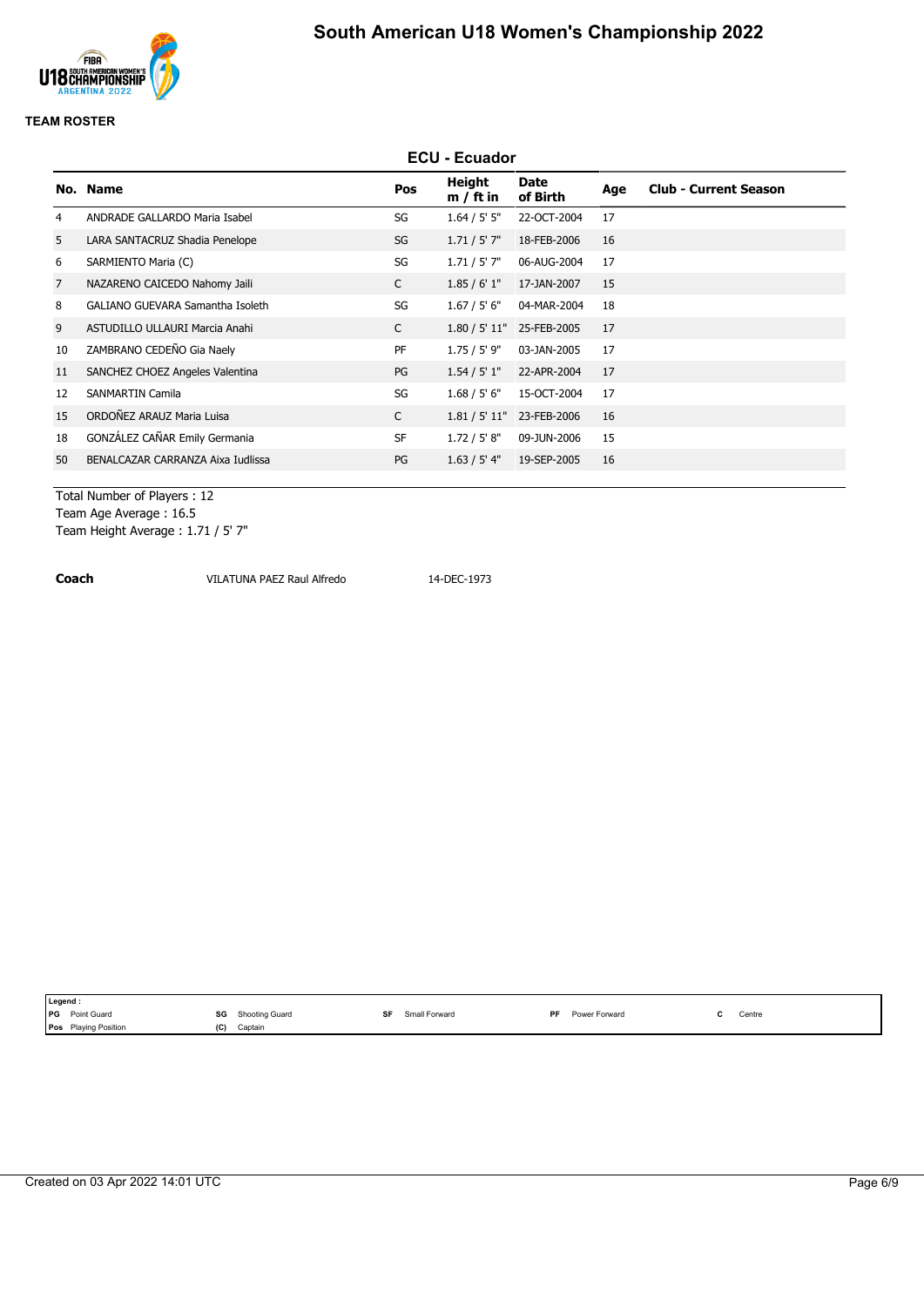

### **TEAM ROSTER**

|                | <b>PAR - Paraguay</b>       |              |                       |                           |     |                              |  |  |
|----------------|-----------------------------|--------------|-----------------------|---------------------------|-----|------------------------------|--|--|
|                | No. Name                    | Pos          | Height<br>$m / ft$ in | Date<br>of Birth          | Age | <b>Club - Current Season</b> |  |  |
| 1              | MAIDANA DEPPS Tamara Sayave |              |                       | 15-APR-2004               | 17  |                              |  |  |
| 3              | <b>CABRAL Luz</b>           |              |                       | 10-AUG-2004               | 17  |                              |  |  |
| 4              | <b>ENCINA Pamela</b>        |              |                       | 29-MAR-2005               | 17  |                              |  |  |
| 5              | <b>LURAGHI Antonella</b>    |              |                       | 26-MAY-2006               | 15  |                              |  |  |
| $\overline{7}$ | <b>ALMEIDA Alexa</b>        |              |                       | 05-NOV-2005               | 16  |                              |  |  |
| 8              | <b>VILLALBA Coral</b>       |              |                       | 27-MAR-2005               | 17  |                              |  |  |
| 9              | LOPEZ Constanza             |              |                       | 07-APR-2006               | 15  |                              |  |  |
| 10             | <b>OCHIPINTI Agostina</b>   | PF           | $1.70 / 5'$ 7"        | 25-OCT-2004               | 17  | Olimpia (PAR)                |  |  |
| 11             | DAVALOS Guadalupe           |              |                       | 27-APR-2005               | 16  |                              |  |  |
| 12             | DOSE Giulianna (C)          | PF           | $1.75 / 5'$ 9"        | 09-AUG-2004               | 17  | Olimpia (PAR)                |  |  |
| 13             | <b>BOTTINO Lorena</b>       |              |                       | 19-MAR-2005               | 17  |                              |  |  |
| 15             | MELGAREJO Maira             | $\mathsf{C}$ |                       | 1.82 / 5' 12" 04-JUN-2004 | 17  | Felix Perez (PAR)            |  |  |
|                |                             |              |                       |                           |     |                              |  |  |

Total Number of Players : 12 Team Age Average : 16.5 Team Height Average : 1.76 / 5' 9"

| Coach           | CANO Alberto (ARG)           | 14-JAN-1973 |
|-----------------|------------------------------|-------------|
| Assistant Coach | FERNANDEZ SANCHEZ Lida Noemi | 25-NOV-1983 |

| Legend:                   |     |                |    |               |     |               |        |
|---------------------------|-----|----------------|----|---------------|-----|---------------|--------|
| Point Guard<br><b>IPG</b> | SG  | Shooting Guard | SF | Small Forward | PF. | Power Forward | Centre |
| Pos Playing Position      | (C) | Captain        |    |               |     |               |        |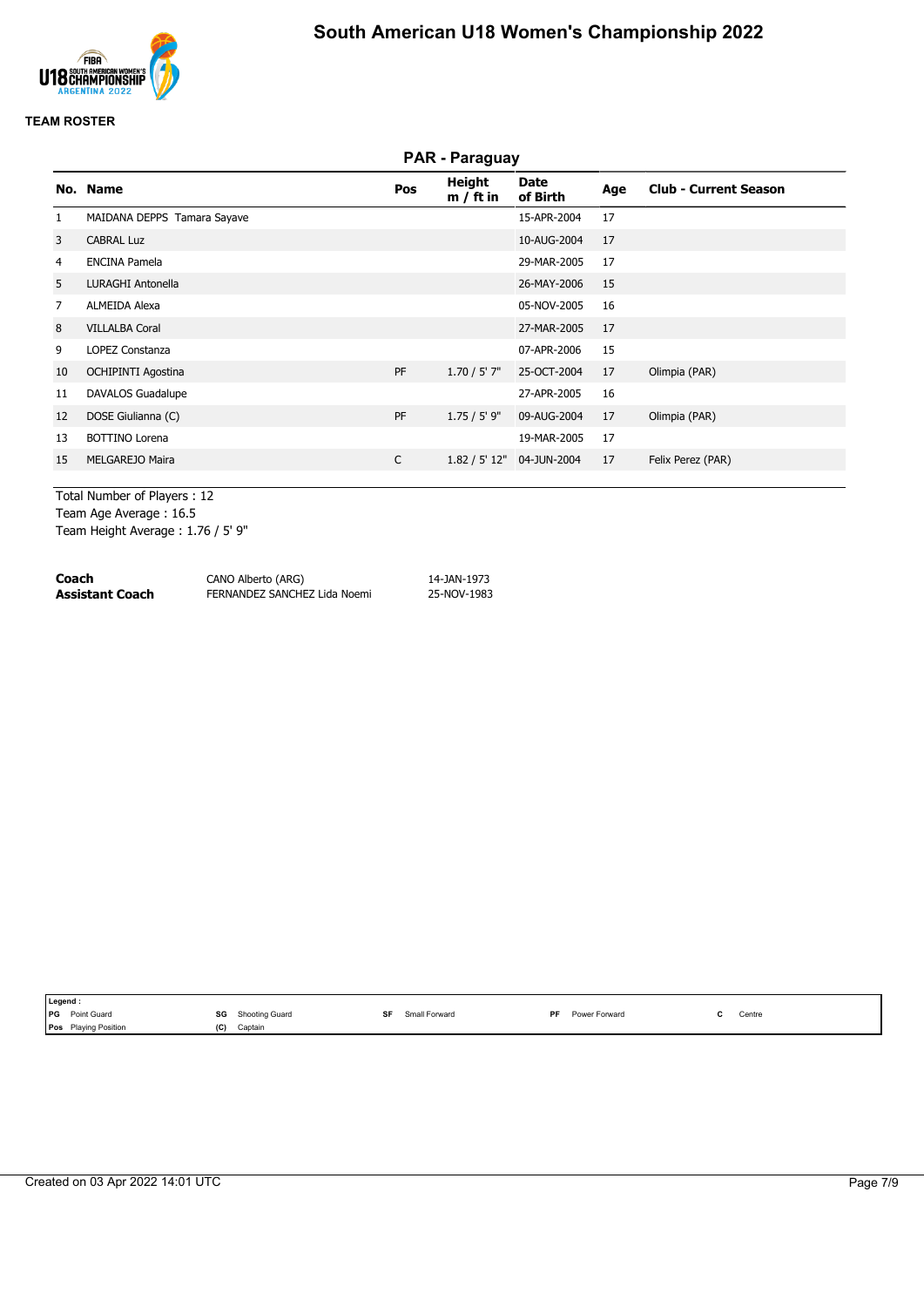

|                | <b>URU - Uruguay</b>          |           |                       |                         |     |                                        |  |  |
|----------------|-------------------------------|-----------|-----------------------|-------------------------|-----|----------------------------------------|--|--|
|                | No. Name                      | Pos       | Height<br>$m / ft$ in | <b>Date</b><br>of Birth | Age | <b>Club - Current Season</b>           |  |  |
| 3              | <b>AUZA Lucia</b>             | PF        | 1.80 / 5' 11"         | 23-JUN-2005             | 16  | Sociedade Ginástica de Joinville (BRA) |  |  |
| 6              | <b>BASUALDO Antonia</b>       | G         | $1.76 / 5'$ 9"        | 22-SEP-2006             | 15  | Aguada (URU)                           |  |  |
| $\overline{7}$ | CASTRO Zoé                    | F.        | 1.77 / 5' 10"         | 16-APR-2004             | 17  | 25 DE AGOSTO (URU)                     |  |  |
| 11             | <b>FERNANDEZ Paula</b>        | <b>PF</b> | 1.78 / 5' 10"         | 08-MAR-2005             | 17  | Malvin (URU)                           |  |  |
| 12             | <b>HERRERA Sofia</b>          | SG        | 1.79 / 5' 10"         | 02-SEP-2005             | 16  | Aguada (URU)                           |  |  |
| 14             | MARIÑO CABRERA Martina Belén  | F.        | 1.72 / 5' 8''         | 24-MAR-2005             | 17  | Hebraica Macabi (URU)                  |  |  |
| 15             | <b>BARBATO Lara</b>           | C         | 1.81 / 5' 11"         | 11-MAR-2004             | 18  | Aguada (URU)                           |  |  |
| 18             | ROSSI Pierina (C)             | G         | 1.69 / 5' 7''         | 03-JUL-2004             | 17  | Defensor Sporting Club (URU)           |  |  |
| 23             | <b>PEREIRA Maite</b>          | SG        | $1.76 / 5'$ 9"        | 21-JUL-2004             | 17  | Sociedade Ginástica de Joinville (BRA) |  |  |
| 24             | PEREIRA CASTRO Catalina María | F.        | $1.76 / 5'$ 9"        | 25-SEP-2004             | 17  | Aguada (URU)                           |  |  |
| 34             | PASTRANA IBAÑEZ Noelia        | PG        | 1.65 / 5' 5''         | 20-APR-2004             | 17  | 25 DE AGOSTO (URU)                     |  |  |
| 65             | <b>FONTES Carmela</b>         | PF        | 1.84 / 6' 0''         | 27-JUL-2005             | 16  | Woodside Priory School (USA)           |  |  |
|                |                               |           |                       |                         |     |                                        |  |  |

Total Number of Players : 12 Team Age Average : 16.7

Team Height Average : 1.76 / 5' 9"

| Coach           | ALVAREZ Alejandro            | 02-FEB-1971 |
|-----------------|------------------------------|-------------|
| Assistant Coach | ALTALEF CAUTERRUCCIO Nicolas | 28-JUL-1993 |

|            | Legend .                       |                      |                            |                            |                                               |
|------------|--------------------------------|----------------------|----------------------------|----------------------------|-----------------------------------------------|
| <b>IPG</b> | Point Guard                    | SG<br>Shooting Guard | <b>QF</b><br>Small Forward | Power Forward<br><b>DE</b> | Centre<br><br>the contract of the contract of |
|            | <b>Playing Position</b><br>Pos | (C)<br>Captain       |                            |                            |                                               |
|            |                                |                      |                            |                            |                                               |